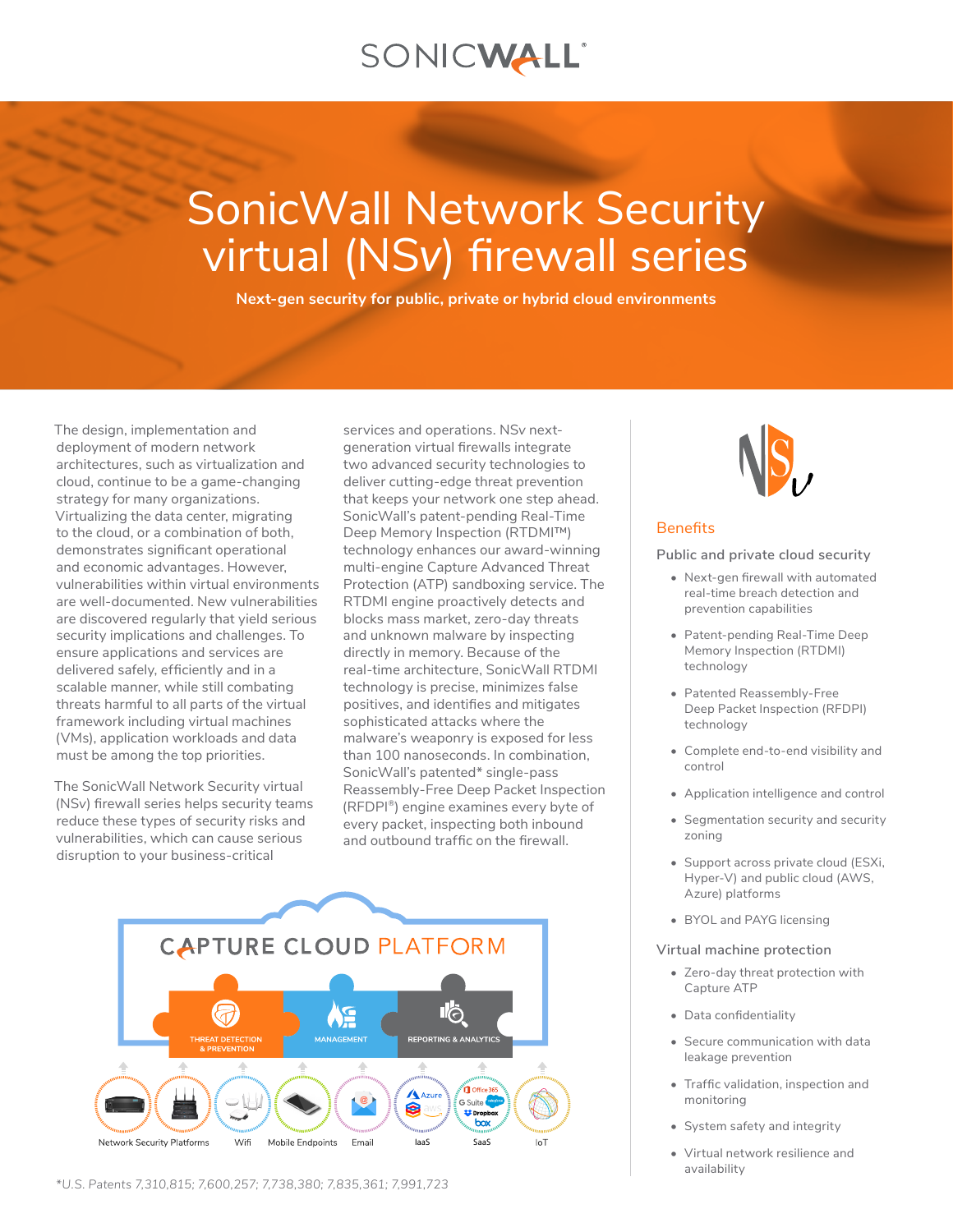

The NS*v* series delivers the automated real-time breach detection and prevention organizations need by utilizing innovative deep learning technologies in the SonicWall Capture Cloud Platform. This platform delivers cloud-based threat prevention and network management plus reporting and analytics for organizations of any size. This platform consolidates threat intelligence gathered from multiple sources including our Capture ATP, as well as more than 1 million SonicWall sensors located around the globe. By leveraging the SonicWall Capture Cloud Platform in addition to capabilities including intrusion prevention, antimalware and web/URL filtering, the NS*v* series blocks even the stealthiest threats at the gateway.

NS*v* is easily deployed and provisioned in a virtual environment, typically between virtual networks (VNs) or virtual private clouds (VPCs). This allows it to capture communications and data exchanges between virtual machines for automated breach prevention, while establishing stringent access control measures for data confidentiality and VM safety and integrity. Security threats (such as crossvirtual-machine or side-channel attacks, common network-based intrusions, and application and protocol vulnerabilities) are neutralized successfully through SonicWall's comprehensive suite of security inspection services<sup>1</sup>. All VM traffic is subjected to multiple threat analysis engines, including intrusion prevention, gateway anti-virus and antispyware, cloud anti-virus, botnet filtering, application control and Capture ATP multi-engine sandboxing with RTDMI technology.

## Segmentation Security

For optimal effectiveness against Advanced Persistent Threats (APTs), network security segmentation must apply an integrated set of dynamic, enforceable barriers to advanced threats. With segment-based security capabilities, NS*v* can group similar interfaces and apply the same policies to them, instead of having to write the same policy for each interface. By applying security policies to the inside of the VN, segmentation can be configured to organize network resources into different segments, and allow or restrict traffic between those segments. This way, access to critical internal resources can be strictly controlled.

NS*v* automatically enforces segmentation restrictions based upon dynamic criteria, such as user identity credentials, geo-IP location and the security stature of mobile endpoints. For extended security, NS*v* is also capable of integrating multi-gigabit network switching into its security segment policy and enforcement. It directs segment policy to traffic at switching points throughout the network, and globally manages segment security enforcement from a single pane of glass.

Since segments are only as effective as the security that can be enforced between them, NS*v* applies intrusion prevention system (IPS) to scan incoming and outgoing traffic on the VLAN segment to enhance security for internal network traffic. For each segment, it enforces a full range of security services on multiple interfaces based on enforceable policy.

#### Flexible Deployment Use Cases

With infrastructure support for high availability implementation, NS*v* fulfills scalability and availability requirements of Software Defined Data Centers. It ensures system resiliency, service reliability, and regulatory conformance. Optimized for broad range of public, private and hybrid deployment use cases, NS*v* can adapt to service-level changes and ensure VMs and their application workloads and data assets are available, as well as secure. It can do it all at multi-Gbps speed with low latency.

Organizations gain all the security advantages of a physical firewall, with the operational and economic benefits of virtualization. This includes system scalability, operation agility, provisioning speed, simple management and cost reduction.

The NS*v* series is available in multiple virtual flavors carefully packaged for a broad range of virtualized and cloud deployment use cases. Delivering multigigabit threat prevention and encrypted traffic inspection performance, the NS*v* series adapts to capacity-level increases and ensures VN and VPC safety. The series also ensures application workloads and data assets are available as well as secure.

## Govern Centrally

NS*v* deployments can be centrally managed either on premises with SonicWall Global Management System (GMS²), or with Capture Security Center², SonicWall's open, scalable cloud security management, monitoring, reporting and analytics platform delivered as a costeffective as-a-service offering.

Capture Security Center gives the ultimate in visibility, agility and capacity to govern the entire SonicWall virtual and physical firewall ecosystem with greater clarity, precision, and speed – all from a single pane of glass.

#### Flexible Licensing

NS*v* supports Bring Your Own License (BYOL) and Pay As You Go (PAYG) licensing. The BYOL license for NS*v* can be purchased directly from SonicWall, a partner or reseller. Whereas, PAYG license is purchased directly from the AWS Marketplace. This type of license is a usage-based license wherein payment is made as per usage on an hourly or annual basis.

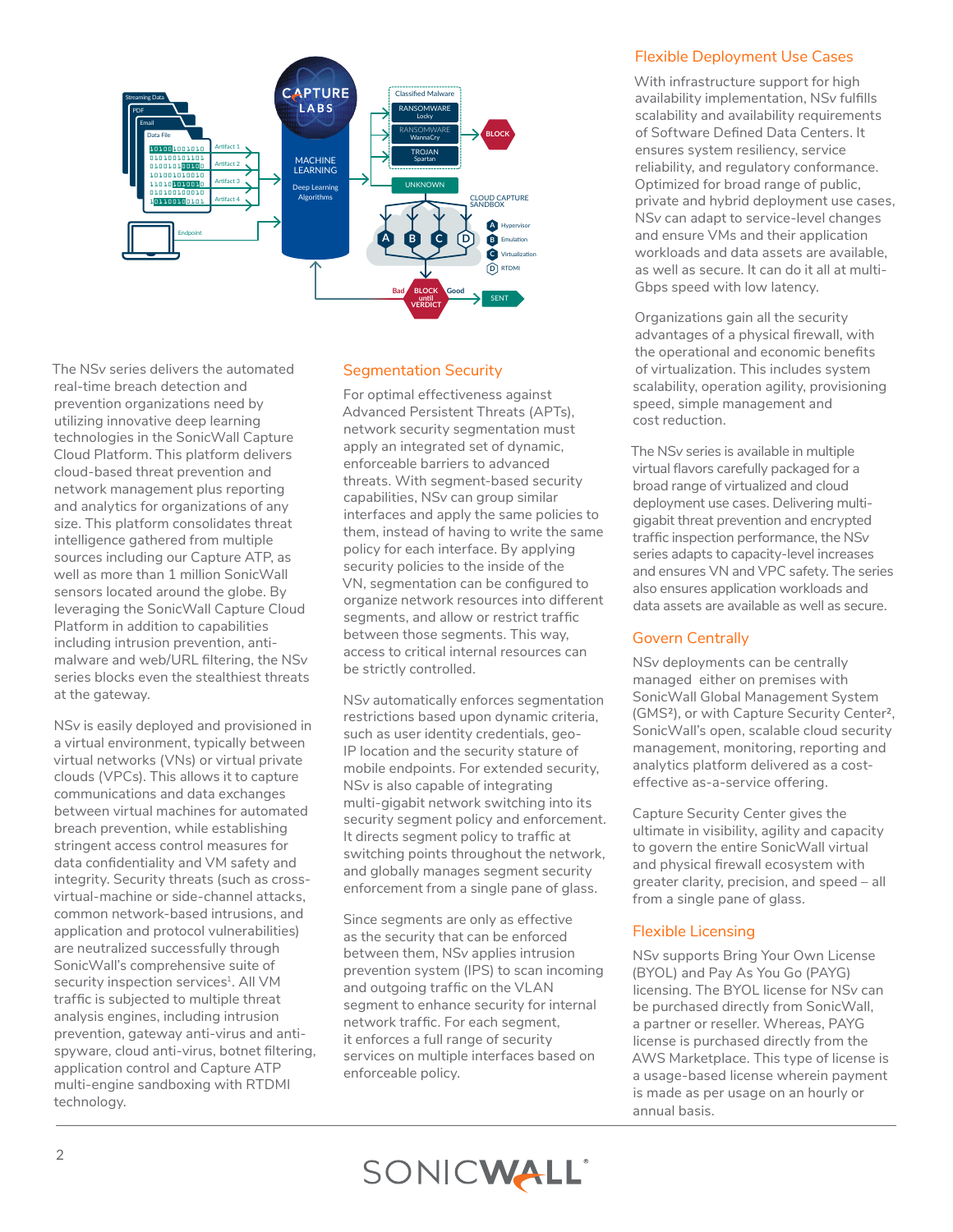# GOVERN CENTRALLY

- Establish an easy path to comprehensive security management, analytic reporting and compliance to unify your network security defense program
- Automate and correlate workflows to form a fully coordinated security governance, compliance and risk management strategy

# **COMPLIANCE**

- Make regulatory bodies and auditors happy with automatic PCI, HIPAA and SOX security reports
- Customize any combination of security auditable data to help you move towards specific compliance regulations

# RISK MANAGEMENT

- Move fast and drive collaboration, communication and knowledge across the shared security framework
- Make informed security policy decisions based on time-critical and consolidated threat information for higher level of security efficiency

*GMS provides a holistic approach to security governance, compliance and risk management*

## **Features**

## **SonicOS Platform**

The SonicOS architecture is at the core of every SonicWall physical and virtual firewall including the NS*v* and NS*a* Series, SuperMassive Series and TZ Series. Refer to the SonicWall SonicOS Platform datasheet for the complete list of features and capabilities.

#### **Automated breach prevention1**

NS*v* delivers complete advanced threat protection, including high-performance intrusion and malware prevention, and cloud-based sandboxing with SonicWall's RTDMI technology.

#### **Around-the-clock security1**

NS*v* ensures lateral movement protection, plus inbound and outbound traffic protection. New threat updates are automatically pushed to firewalls with active security services, and take effect immediately without reboots or interruptions.

## **Zero-day protection1**

NS*v* protects against zero-day attacks with constant updates against the latest exploit methods and techniques that cover thousands of individual exploits.

## **Threat API**

NS*v* receives and leverages any and all proprietary, original equipment manufacturer and third-party intelligence feeds to combat advanced threats, such as zero-day, malicious insider, compromised credentials, ransomware and advanced persistent threats.

#### **Zone protection**

NS*v* strengthens internal security by enabling segmentation of the network into multiple security zones, with intrusion prevention service keeping threats from propagating across the zone boundaries. Creating and applying access rules and NAT policies to traffic passing through the various interfaces, it can allow or deny internal or external network access based on various criteria.

#### **Application intelligence and control1**

NS*v* provides granular control over network traffic at the user, email address, schedule, and IP-subnet levels, with application-specific policies. It controls custom applications by creating signatures based on specific parameters or patterns unique to an application. Internal or external network access is allowed or denied based on various criteria.

## **Data leakage prevention**

NS*v* provides the ability to scan streams of data for keywords. This restricts the transfer of certain file names, file types, email attachments, attachment types, email with certain subjects, and email or attachments with certain keywords or byte patterns.

#### **Application layer bandwidth management**

NS*v* can select among various bandwidth management settings to reduce network bandwidth usage by an application using packet monitor. This provides further control over the network.

#### **Secure communication**

NS*v* ensures the data exchange between groups of virtual machines is done securely, including isolation, confidentiality, integrity, and information flow control within these networks via the use of segmentation.

#### **Access control**

NS*v* validates that only VMs that satisfy a given set of conditions are able to access data belonging to another through the use of VLANs.

#### **User authentication**

NS*v* creates policies to control or restrict VM and workload access by unauthorized users.

#### **Data confidentiality**

NS*v* blocks information theft and illegitimate access to protected data and services.

#### **Virtual network resilience and availability**

NS*v* prevents disruption or degradation of application services and communications.

## **System safety and integrity**

NS*v* stops unauthorized takeover of VM systems and services.

#### **Traffic validation, inspection and monitoring mechanisms**

NS*v* detects irregularities and malicious behaviors to stop attacks targeting VM workloads.

#### **Deployment options**

NS*v* can be deployed on a wide variety of virtualized and cloud platforms for various private/public cloud security use cases.

*² SonicWall Global Management System and Capture Security Center require separate licensing or subscription.*



<sup>&</sup>lt;sup>1</sup> Requires SonicWall Advanced Gateway Security Services (AGSS) subscription.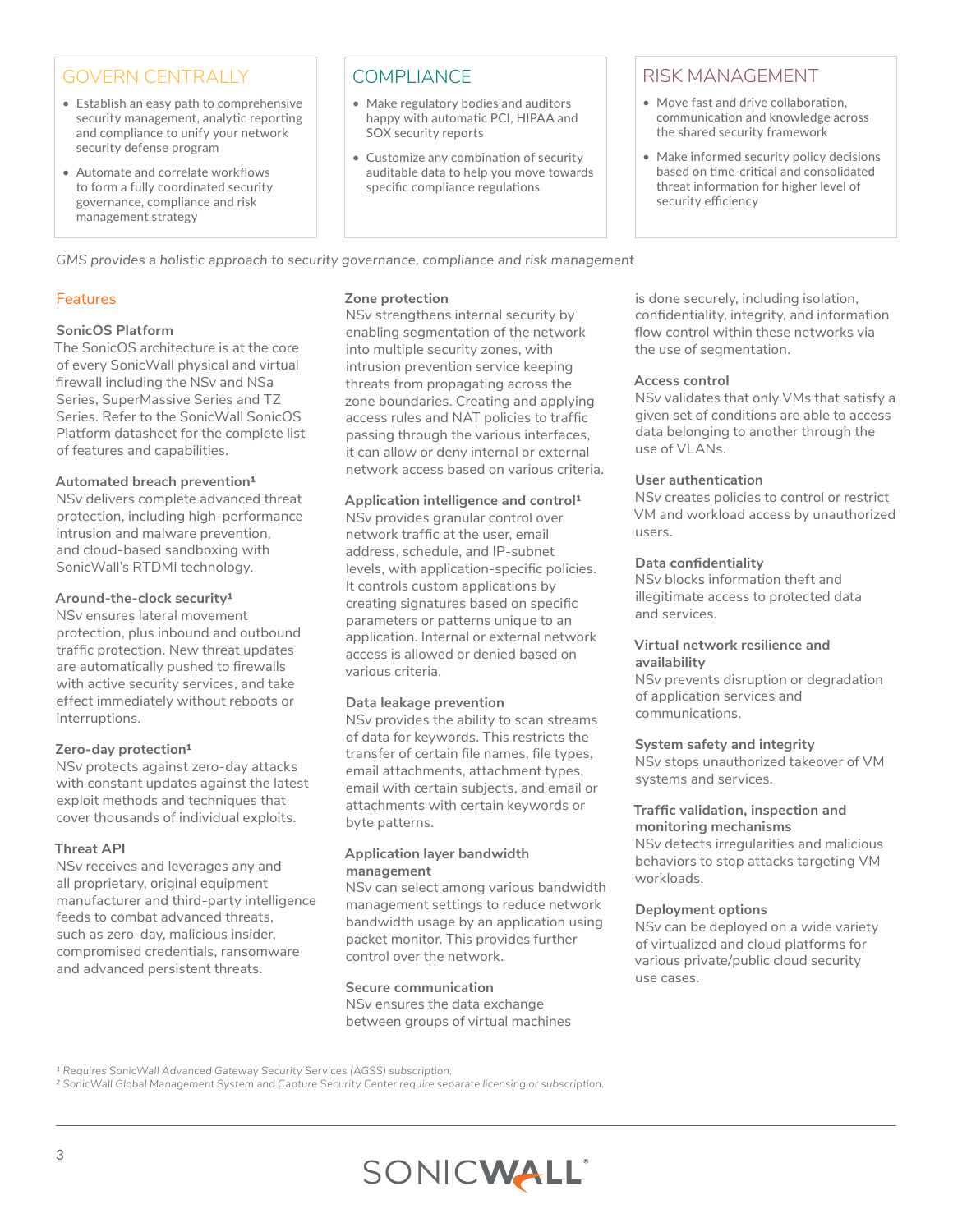## NS*v* Series system specifications

| FIREWALL GENERAL                                | <b>NSv 10</b>                                                                                        | <b>NSv 25</b>                                  | <b>NSv 50</b>                      | <b>NSv 100</b> |
|-------------------------------------------------|------------------------------------------------------------------------------------------------------|------------------------------------------------|------------------------------------|----------------|
| Operating system                                | SonicOS <sup>1</sup>                                                                                 |                                                |                                    |                |
| Supported Hypervisors                           | VMware ESXi v5.5 / v6.0 / v6.5 / v6.7, Microsoft Hyper-V Win 2012 / 2016                             |                                                |                                    |                |
| Licensing                                       | <b>BYOL</b>                                                                                          |                                                |                                    |                |
| Max Supported vCPUs                             | $\overline{2}$                                                                                       | $\overline{2}$                                 | 2                                  | $\overline{2}$ |
| Interface Count (ESXi/Hyper-V)                  | 8/8                                                                                                  | 8/8                                            | 8/8                                | 8/8            |
| Max Mgmt/DataPlane Cores                        | 1/1                                                                                                  | 1/1                                            | 1/1                                | 1/1            |
| Min Memory <sup>3</sup>                         | 4 GB                                                                                                 | 4 GB                                           | 4 GB                               | 4 GB           |
| Max Memory <sup>4</sup>                         | 6 GB                                                                                                 | 6 GB                                           | 6 GB                               | 6 GB           |
| Supported IP/Nodes                              | 10                                                                                                   | 25                                             | 50                                 | 100            |
| Minimum Storage                                 |                                                                                                      | 60 GB                                          |                                    |                |
| SSO users                                       | 25                                                                                                   | 50                                             | 100                                | 100            |
| Logging                                         |                                                                                                      | Analyzer, Local Log, Syslog                    |                                    |                |
| High availability                               |                                                                                                      | Active/Passive                                 |                                    |                |
| FIREWALL/VPN PERFORMANCE <sup>6</sup>           | <b>NSv 10</b>                                                                                        | <b>NSv 25</b>                                  | <b>NSv 50</b>                      | <b>NSv 100</b> |
| Firewall Inspection Throughput                  | 2 Gbps                                                                                               | 2.5 Gbps                                       | 3 Gbps                             | 3.5 Gbps       |
| Full DPI Throughput (GAV/GAS/IPS)               | 450 Mbps                                                                                             | 550 Mbps                                       | 650 Mbps                           | 750 Mbps       |
| Application Inspection Throughput               | 1 Gbps                                                                                               | 1.25 Gbps                                      | 1.5 Gbps                           | 1.75 Gbps      |
| IPS Throughput                                  | 1 Gbps                                                                                               | 1.25 Gbps                                      | 1.5 Gbps                           | 1.75 Gbps      |
| Anti-Malware Inspection Throughput              | 450 Mbps                                                                                             | 550 Mbps                                       | 650 Mbps                           | 750 Mbps       |
| <b>IMIX Throughput</b>                          | 750 Mbps                                                                                             | 850 Mbps                                       | 950 Mbps                           | 1100 Mbps      |
| TLS/SSL DPI Throughput                          | 650 Mbps                                                                                             | 750 Mbps                                       | 850 Mbps                           | 950 Mbps       |
| VPN Throughput                                  | 500 Mbps                                                                                             | 550 Mbps                                       | 600 Mbps                           | 650 Mbps       |
| Connections per second                          | 1,800                                                                                                | 5,000                                          | 8,000                              | 10,000         |
| Maximum connections (SPI)                       | 2,500                                                                                                | 6,250                                          | 12,500                             | 25,000         |
| Maximum connections (DPI)                       | 2,500                                                                                                | 6,250                                          | 12,500                             | 25,000         |
| <b>TLS/SSL DPI Connections</b>                  | 500                                                                                                  | 1,000                                          | 2,000                              | 4,000          |
| <b>VPN</b>                                      | <b>NSv 10</b>                                                                                        | <b>NSv 25</b>                                  | <b>NSv 50</b>                      | <b>NSv 100</b> |
| Site-to-Site VPN Tunnels                        | 10                                                                                                   | 10                                             | 25                                 | 50             |
| <b>IPSec VPN clients</b>                        | 10                                                                                                   | 10                                             | 25                                 | 25             |
| <b>SSL VPN NetExtender Clients</b><br>(Maximum) | 2(10)                                                                                                | 2(25)                                          | 2(25)                              | 2(25)          |
| Encryption/authentication                       | DES, 3DES, AES (128, 192, 256-bit)/MD5, SHA-1, Suite B, Common Access Card (CAC)                     |                                                |                                    |                |
| Key exchange                                    |                                                                                                      |                                                | Diffie Hellman Groups 1, 2, 5, 14v |                |
| Route-based VPN                                 | RIP, OSPF, BGP                                                                                       |                                                |                                    |                |
| <b>NETWORKING</b>                               | <b>NSv 10</b>                                                                                        | <b>NSv 25</b>                                  | <b>NSv 50</b>                      | <b>NSv 100</b> |
| IP address assignment                           |                                                                                                      | Static, DHCP, internal DHCP server, DHCP relay |                                    |                |
| NAT modes                                       | 1:1, many:1, 1:many, flexible NAT (overlapping IPs), PAT                                             |                                                |                                    |                |
| Max VLAN                                        | 25                                                                                                   | 25                                             | 50                                 | 50             |
| Routing protocols                               | BGP, OSPF, RIPv1/v2, static routes, policy-based routing                                             |                                                |                                    |                |
| QoS                                             | Bandwidth priority, max bandwidth, guaranteed bandwidth, DSCP marking, 802.1p                        |                                                |                                    |                |
| Authentication                                  | XAUTH/RADIUS, Active Directory, SSO, LDAP, Novell, internal user database, Terminal Services, Citrix |                                                |                                    |                |
| VoIP                                            | SIP                                                                                                  |                                                |                                    |                |
| Standards                                       | TCP/IP, ICMP, HTTP, HTTPS, IPSec, ISAKMP/IKE, SNMP, DHCP, L2TP, PPTP, RADIUS                         |                                                |                                    |                |
| Max SD-WAN groups                               | 12                                                                                                   | 12                                             | 18                                 | 32             |
| Max SD-WAN members per product                  | 24                                                                                                   | 24                                             | 36                                 | 64             |

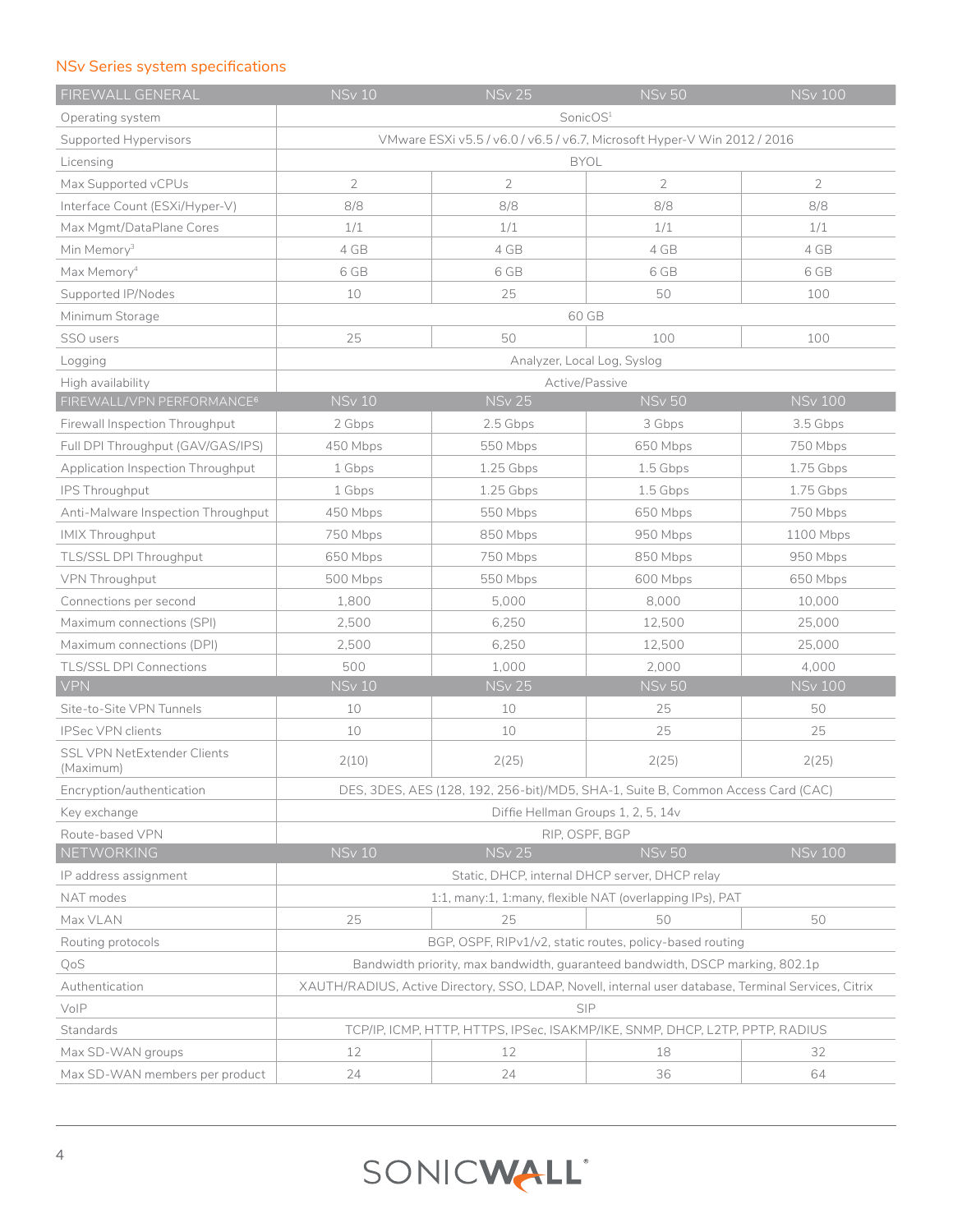### NS*v* Series system specifications con't

| FIREWALL GENERAL                                    | <b>NSv 200</b>                                                                                       | <b>NSv 300</b>           | <b>NSv 400</b>                                           | <b>NSv 800</b>                                                                   | <b>NSv 1600</b>                        |
|-----------------------------------------------------|------------------------------------------------------------------------------------------------------|--------------------------|----------------------------------------------------------|----------------------------------------------------------------------------------|----------------------------------------|
| Operating system                                    | SonicOS <sup>1</sup>                                                                                 |                          |                                                          |                                                                                  |                                        |
| Supported Hypervisors                               | VMware ESXi v5.5 / v6.0 / v6.5 / v6.7, Microsoft Hyper-V                                             |                          |                                                          |                                                                                  |                                        |
| Supported Public Cloud Platforms<br>(Instance Type) | AWS (c5.large),<br>Azure (Std D2 v2)                                                                 | N/A                      | AWS (c5.xlarge),<br>Azure (Std D3 v2)                    | AWS (c5.2xlarge),<br>Azure (Std D4 v2)                                           | AWS (c5.4xlarge),<br>Azure (Std D5 v2) |
| Licensing                                           | BYOL, PAYG <sup>2</sup>                                                                              |                          |                                                          |                                                                                  |                                        |
| Max Supported vCPUs                                 | $\overline{2}$                                                                                       | 3                        | $\overline{4}$                                           | 8                                                                                | 16                                     |
| Interface Count (ESXi/ Hyper-V/ AWS/<br>Azure)      | 8/8/2/2                                                                                              | $8/8/-$                  | 8/8/4/4                                                  | 8/8/8/8                                                                          | 8/8/8                                  |
| Max Mgmt/DataPlane Cores                            | 1/1                                                                                                  | 1/2                      | 1/3                                                      | 1/7                                                                              | 1/15                                   |
| Min Memory <sup>3</sup>                             | 6 GB                                                                                                 | 6 GB                     | 8 GB                                                     | 10 GB                                                                            | 12 GB                                  |
| Max Memory <sup>4</sup>                             | 6 GB                                                                                                 | 8 GB                     | 10 GB                                                    | 14 GB                                                                            | 18 GB                                  |
| Supported IP/Nodes                                  | Unlimited                                                                                            | Unlimited                | Unlimited                                                | Unlimited                                                                        | Unlimited                              |
| Minimum Storage                                     |                                                                                                      |                          | 60 GB                                                    |                                                                                  |                                        |
| SSO users                                           | 500                                                                                                  | 5,000                    | 10,000                                                   | 15,000                                                                           | 20,000                                 |
| Logging                                             |                                                                                                      |                          | Analyzer, Local Log, Syslog                              |                                                                                  |                                        |
| High availability                                   |                                                                                                      |                          | Active/Passive <sup>5</sup>                              |                                                                                  |                                        |
| FIREWALL/VPN PERFORMANCE <sup>6</sup>               | <b>NSv 200</b>                                                                                       | <b>NSv 300</b>           | <b>NSv 400</b>                                           | <b>NSv 800</b>                                                                   | <b>NSv 1600</b>                        |
| Firewall Inspection Throughput                      | 4.1 Gbps                                                                                             | 5.9 Gbps                 | 7.8 Gbps                                                 | 13.9 Gbps                                                                        | 17.2 GBPS                              |
| Full DPI Throughput (GAV/GAS/IPS)                   | 900 Mbps                                                                                             | 1.6 Gbps                 | 2.2 Gbps                                                 | 4.0 Gbps                                                                         | 6.4 Gbps                               |
| Application Inspection Throughput                   | 2.3 Gbps                                                                                             | 3.4 Gbps                 | 4.1 Gbps                                                 | 5.5 Gbps                                                                         | 6.4 Gbps                               |
| IPS Throughput                                      | 2.3 Gbps                                                                                             | 3.4 Gbps                 | 4.1 Gbps                                                 | 5.5 Gbps                                                                         | 6.7 GBPS                               |
| Anti-Malware Inspection Throughput                  | 900 Mbps                                                                                             | 1.6 Gbps                 | 2.2 Gbps                                                 | 4.0 Gbps                                                                         | 6.6 Gbps                               |
| <b>IMIX Throughput</b>                              | 1.5 Gbps                                                                                             | 2.3 Gbps                 | 2.8 Gbps                                                 | 4.2 Gbps                                                                         | 5.3 Gbps                               |
| TLS/SSL DPI Throughput                              | 1.1 Gbps                                                                                             | 1.2 Gbps                 | 1.8 Gbps                                                 | 3.4 Gbps                                                                         | 5.1 GBPS                               |
| VPN Throughput                                      | 750 Mbps                                                                                             | 1.4 Gbps                 | 1.9 Gbps                                                 | 4.2 Gbps                                                                         | 8.4 Gbps                               |
| Connections per second                              | 13,760                                                                                               | 24,360                   | 37,270                                                   | 75,640                                                                           | 125,000                                |
| Maximum connections (SPI)                           | 225,000                                                                                              | 1M                       | 1.5M                                                     | 3M                                                                               | 4M                                     |
| Maximum connections (DPI)                           | 125.000                                                                                              | 500.000                  | 1.5M                                                     | 2M                                                                               | 2.5M                                   |
| <b>TLS/SSL DPI Connections</b><br><b>VPN</b>        | 8,000<br><b>NSv 200</b>                                                                              | 12,000<br><b>NSv 300</b> | 20,000<br><b>NSv 400</b>                                 | 30,000<br><b>NSv 800</b>                                                         | 50,000<br><b>NSv 1600</b>              |
| Site-to-Site VPN Tunnels                            | 75                                                                                                   | 100                      | 6000                                                     | 10,000                                                                           | 25,000                                 |
| IPSec VPN clients (Maximum)                         | 50(1000)                                                                                             | 50(1000)                 | 2000(4000)                                               | 2000(6000)                                                                       | 2000(10,000)                           |
| SSL VPN NetExtender Clients (Maximum)               | 2(100)                                                                                               | 2(100)                   | 2(100)                                                   | 2(100)                                                                           | 2(100)                                 |
| Encryption/authentication                           |                                                                                                      |                          |                                                          | DES, 3DES, AES (128, 192, 256-bit)/MD5, SHA-1, Suite B, Common Access Card (CAC) |                                        |
| Key exchange                                        |                                                                                                      |                          | Diffie Hellman Groups 1, 2, 5, 14v                       |                                                                                  |                                        |
| Route-based VPN                                     |                                                                                                      |                          | RIP, OSPF, BGP                                           |                                                                                  |                                        |
| NETWORKING                                          | <b>NSv 200</b>                                                                                       | <b>NSv 300</b>           | <b>NSv 400</b>                                           | <b>NSv 800</b>                                                                   | <b>NSv 1600</b>                        |
| IP address assignment                               |                                                                                                      |                          | Static, DHCP, internal DHCP server, DHCP relay           |                                                                                  |                                        |
| NAT modes                                           | 1:1, many:1, 1:many, flexible NAT (overlapping IPs), PAT                                             |                          |                                                          |                                                                                  |                                        |
| Max VLAN7                                           | 128                                                                                                  | 128                      | 128                                                      | 128                                                                              | 128                                    |
| Routing protocols                                   |                                                                                                      |                          | BGP, OSPF, RIPv1/v2, static routes, policy-based routing |                                                                                  |                                        |
| QoS                                                 | Bandwidth priority, max bandwidth, quaranteed bandwidth, DSCP marking, 802.1p                        |                          |                                                          |                                                                                  |                                        |
| Authentication                                      | XAUTH/RADIUS, Active Directory, SSO, LDAP, Novell, internal user database, Terminal Services, Citrix |                          |                                                          |                                                                                  |                                        |
| VoIP                                                |                                                                                                      |                          | <b>SIP</b>                                               |                                                                                  |                                        |
| Standards                                           | TCP/IP, ICMP, HTTP, HTTPS, IPSec, ISAKMP/IKE, SNMP, DHCP, L2TP, PPTP, RADIUS                         |                          |                                                          |                                                                                  |                                        |
| Max SD-WAN groups                                   | 38                                                                                                   | 38                       | 70                                                       | 102                                                                              | 102                                    |
| Max SD-WAN members per product                      | 76                                                                                                   | 76                       | 140                                                      | 204                                                                              | 204                                    |

<sup>1</sup>Currently supporting SonicOS 6.5.4 on ESXi. Support of SonicOS 6.5.4 on Hyper-V, Azure and AWS will be available August 2019.

"Currently supporting SonicOS 6.5.4 on ESXi. Support of SonicOS 6.5.4 on Hyper-V, Azure and AWS will be available August 2019.<br>"PAYG is currently available only on AWS.<br>"Memory with Jumbo frame enabled. Additional memory i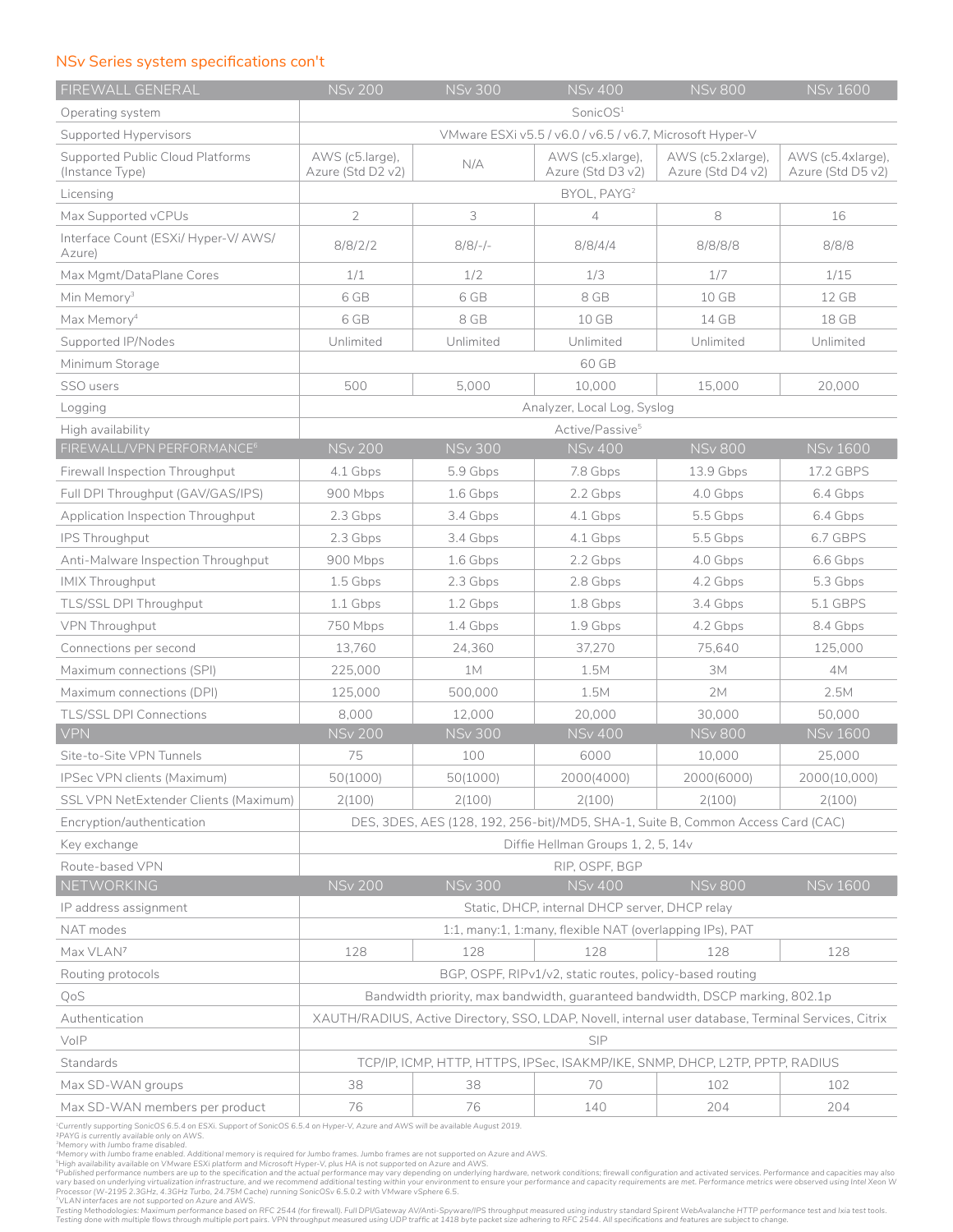## Features

| <b>REDPI ENGINE</b>                               |                                                                                                                                                                                                                                                                              |
|---------------------------------------------------|------------------------------------------------------------------------------------------------------------------------------------------------------------------------------------------------------------------------------------------------------------------------------|
| Feature                                           | <b>Description</b>                                                                                                                                                                                                                                                           |
| Reassembly-Free Deep Packet<br>Inspection (RFDPI) | This high-performance, proprietary and patented inspection engine performs stream-based, bi-directional<br>traffic analysis, without proxying or buffering, to uncover intrusion attempts and malware and to identify<br>application traffic regardless of port.             |
| Bi-directional inspection                         | Scans for threats in both inbound and outbound traffic simultaneously to ensure that the network is not<br>used to distribute malware and does not become a launch platform for attacks in case an infected machine is<br>brought inside.                                    |
| Stream-based inspection                           | Proxy-less and non-buffering inspection technology provides ultra-low latency performance for DPI of<br>millions of simultaneous network streams without introducing file and stream size limitations, and can be<br>applied on common protocols as well as raw TCP streams. |
| Highly parallel and scalable                      | The unique design of the RFDPI engine works with the multi-core architecture to provide high DPI throughput<br>and extremely high new session establishment rates to deal with traffic spikes in demanding networks.                                                         |
| Single-pass inspection                            | A single-pass DPI architecture simultaneously scans for malware, intrusions and application identification,<br>drastically reducing DPI latency and ensuring that all threat information is correlated in a single architecture.                                             |

## **FIREWALL AND NETWORKING**

| Feature                              | <b>Description</b>                                                                                                                                                                                                                                                                 |
|--------------------------------------|------------------------------------------------------------------------------------------------------------------------------------------------------------------------------------------------------------------------------------------------------------------------------------|
| <b>REST APIS</b>                     | Allows the firewall to receive and leverage any and all proprietary, original equipment manufacturer and<br>third-party intelligence feeds to combat advanced threats such as zero-day, malicious insider, compromised<br>credentials, ransomware and advanced persistent threats. |
| Stateful packet inspection           | All network traffic is inspected, analyzed and brought into compliance with firewall access policies.                                                                                                                                                                              |
| High availability <sup>1</sup>       | The NSv series supports $Active/Passive (A/P)$ with state synchronization.                                                                                                                                                                                                         |
| DDoS/DoS attack protection           | SYN flood protection provides a defense against DoS attacks using both Layer 3 SYN proxy and Layer 2 SYN<br>blacklisting technologies. Additionally, it protects against DoS/DDoS through UDP/ICMP flood protection and<br>connection rate limiting.                               |
| IPv6 support                         | Internet Protocol version 6 (IPv6) is in its early stages to replace IPv4. With SonicOS, the hardware will<br>support filtering and wire mode implementations.                                                                                                                     |
| Flexible deployment options          | The NSv series can be deployed in traditional NAT, Layer 2 bridge, wire and network tap modes.                                                                                                                                                                                     |
| WAN load balancing                   | Load-balances multiple WAN interfaces using Round Robin, Spillover or Percentage methods.                                                                                                                                                                                          |
| Advanced quality of service (QoS)    | Guarantees critical communications with 802.1p, DSCP tagging, and remapping of VoIP traffic on the network.                                                                                                                                                                        |
| SIP proxy support                    | Blocks spam calls by requiring that all incoming calls are authorized and authenticated by SIP proxy.                                                                                                                                                                              |
| Biometric authentication             | Supports mobile device authentication such as fingerprint recognition that cannot be easily duplicated or<br>shared to securely authenticate the user identity for network access.                                                                                                 |
| Open authentication and social login | Enable quest users to use their credentials from social networking services such as Facebook, Twitter, or<br>Google+ to sign in and access the Internet and other guest services through a host's wireless, LAN or DMZ<br>zones using pass-through authentication.                 |
| MANAGEMENT AND REPORTING             |                                                                                                                                                                                                                                                                                    |

| Feature                                     | <b>Description</b>                                                                                                                                                                                                                                            |
|---------------------------------------------|---------------------------------------------------------------------------------------------------------------------------------------------------------------------------------------------------------------------------------------------------------------|
| Cloud-based and on-premises<br>management   | Configuration and management of SonicWall appliances is available via the cloud through the SonicWall<br>Capture Security Center and on-premises using SonicWall Global Management System (GMS).                                                              |
| Powerful single device management           | An intuitive web-based interface allows quick and convenient configuration, in addition to a comprehensive<br>command-line interface and support for SNMPv2/3.                                                                                                |
| IPFIX/NetFlow application flow<br>reporting | Exports application traffic analytics and usage data through IPFIX or NetFlow protocols for real-time and<br>historical monitoring and reporting with tools such as SonicWall Scrutinizer or other tools that support IPFIX<br>and NetFlow with extensions.   |
| VIRTUAL PRIVATE NETWORKING (VPN)            |                                                                                                                                                                                                                                                               |
| Feature                                     | <b>Description</b>                                                                                                                                                                                                                                            |
| Auto-provision VPN                          | Simplifies and reduces complex distributed firewall deployment down to a trivial effort by automating the<br>initial site-to-site VPN gateway provisioning between SonicWall firewalls while security and connectivity<br>occurs instantly and automatically. |
| IPSec VPN for site-to-site<br>connectivity  | High-performance IPSec VPN allows the NS <sub>V</sub> series to act as a VPN concentrator for thousands of other large<br>sites, branch offices or home offices.                                                                                              |
| SSL VPN or IPSec client<br>remote access    | Utilizes clientless SSL VPN technology or an easy-to-manage IPSec client for easy access to email, files,<br>computers, intranet sites and applications from a variety of platforms.                                                                          |

*1High availability is currently not supported on AWS and Azure*

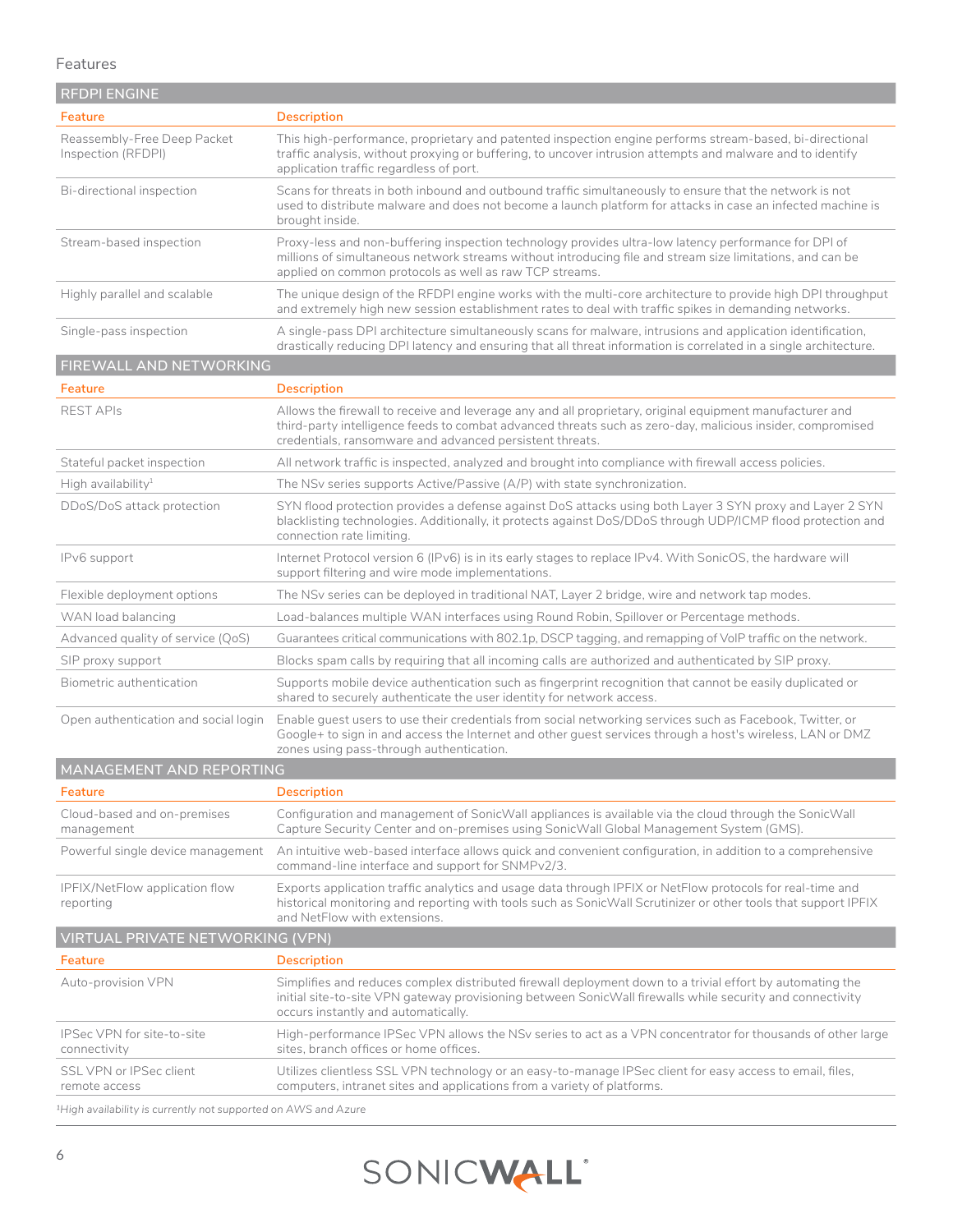| Redundant VPN gateway                | When using multiple WANs, a primary and secondary VPN can be configured to allow seamless, automatic<br>failover and failback of all VPN sessions.                                                                                                                                                                                                                                                                                                           |
|--------------------------------------|--------------------------------------------------------------------------------------------------------------------------------------------------------------------------------------------------------------------------------------------------------------------------------------------------------------------------------------------------------------------------------------------------------------------------------------------------------------|
| Route-based VPN                      | The ability to perform dynamic routing over VPN links ensures continuous uptime in the event of a temporary<br>VPN tunnel failure, by seamlessly re-routing traffic between endpoints through alternate routes.                                                                                                                                                                                                                                              |
| CONTENT/CONTEXT AWARENESS            |                                                                                                                                                                                                                                                                                                                                                                                                                                                              |
| Feature                              | <b>Description</b>                                                                                                                                                                                                                                                                                                                                                                                                                                           |
| User activity tracking               | User identification and activity are made available through seamless AD/LDAP/Citrix1/Terminal Services1<br>SSO integration<br>combined with extensive information obtained through DPI.                                                                                                                                                                                                                                                                      |
| GeolP country traffic identification | Identifies and controls network traffic going to or coming from specific countries to either protect against<br>attacks from known or suspected origins of threat activity, or to investigate suspicious traffic originating from<br>the network. Ability to create custom country and Botnet lists to override an incorrect country or Botnet tag<br>associated with an IP address. Eliminates unwanted filtering of IP addresses due to misclassification. |
| Regular expression DPI filtering     | Prevents data leakage by identifying and controlling content crossing the network through regular expression<br>matching. Provides the ability to create custom country and Botnet lists to override an incorrect country or<br>Botnet tag associated with an IP address.                                                                                                                                                                                    |

## Breach prevention subscription services

| CAPTURE ADVANCED THREAT PROTECTION                         |                                                                                                                                                                                                                                                                                                                           |  |  |
|------------------------------------------------------------|---------------------------------------------------------------------------------------------------------------------------------------------------------------------------------------------------------------------------------------------------------------------------------------------------------------------------|--|--|
| Feature                                                    | <b>Description</b>                                                                                                                                                                                                                                                                                                        |  |  |
| Multi-engine sandboxing                                    | The multi-engine sandbox platform, which includes virtualized sandboxing, full system emulation,<br>and hypervisor level analysis technology, executes suspicious code and analyzes behavior, providing<br>comprehensive visibility to malicious activity.                                                                |  |  |
| Real-Time Deep Memory Inspection<br>(RTDMI)                | This patent-pending cloud-based technology detects and blocks malware that does not exhibit any malicious<br>behavior and hides its weaponry via encryption. By forcing malware to reveal its weaponry into memory, the<br>RTDMI engine proactively detects and blocks mass-market, zero-day threats and unknown malware. |  |  |
| Block until verdict                                        | To prevent potentially malicious files from entering the network, files sent to the cloud for analysis can be held<br>at the gateway until a verdict is determined.                                                                                                                                                       |  |  |
| Broad file type and size analysis                          | Supports analysis of a broad range of file types, either individually or as a group, including executable<br>programs (PE), DLL, PDFs, MS Office documents, archives, JAR, and APK plus multiple operating systems<br>including Windows, Android, Mac OS X and multi-browser environments.                                |  |  |
| Rapid deployment of signatures                             | When a file is identified as malicious, a signature is immediately deployed to firewalls with SonicWall Capture<br>ATP subscriptions and Gateway Anti-Virus and IPS signature databases and the URL, IP and domain<br>reputation databases within 48 hours.                                                               |  |  |
| Capture Client                                             | Capture Client is a unified client platform that delivers multiple endpoint protection capabilities, including<br>advanced malware protection and support for visibility into encrypted traffic. It leverages layered protection<br>technologies, comprehensive reporting and endpoint protection enforcement.            |  |  |
| <b>ENCRYPTED THREAT PREVENTION</b>                         |                                                                                                                                                                                                                                                                                                                           |  |  |
| Feature                                                    | <b>Description</b>                                                                                                                                                                                                                                                                                                        |  |  |
| TLS/SSL decryption and inspection                          | Decrypts and inspects TLS/SSL encrypted traffic on the fly, without proxying, for malware, intrusions and<br>data leakage, and applies application, URL and content control policies in order to protect against threats<br>hidden in encrypted traffic. Included with security subscriptions for all NSv series models.  |  |  |
| SSH inspection                                             | Deep packet inspection of SSH (DPI-SSH) decrypts and inspect data traversing over SSH tunnel to prevent attacks<br>that leverage SSH.                                                                                                                                                                                     |  |  |
| <b>INTRUSION PREVENTION</b>                                |                                                                                                                                                                                                                                                                                                                           |  |  |
| Feature                                                    | <b>Description</b>                                                                                                                                                                                                                                                                                                        |  |  |
| Countermeasure-based protection                            | Tightly integrated intrusion prevention system (IPS) leverages signatures and other countermeasures to scan<br>packet payloads for vulnerabilities and exploits, covering a broad spectrum of attacks and vulnerabilities.                                                                                                |  |  |
| Automatic signature updates                                | The SonicWall Threat Research Team continuously researches and deploys updates to an extensive list of IPS<br>countermeasures that covers more than 50 attack categories. The new updates take immediate effect without any<br>reboot or service interruption required.                                                   |  |  |
| Intra-zone IPS protection                                  | Bolsters internal security by segmenting the network into multiple security zones with intrusion prevention,<br>preventing threats from propagating across the zone boundaries.                                                                                                                                           |  |  |
| Botnet command and control (CnC)<br>detection and blocking | Identifies and blocks command and control traffic originating from bots on the local network to IPs and<br>domains that are identified as propagating malware or are known CnC points.                                                                                                                                    |  |  |
| Protocol abuse/anomaly                                     | Identifies and blocks attacks that abuse protocols in an attempt to sneak past the IPS.                                                                                                                                                                                                                                   |  |  |

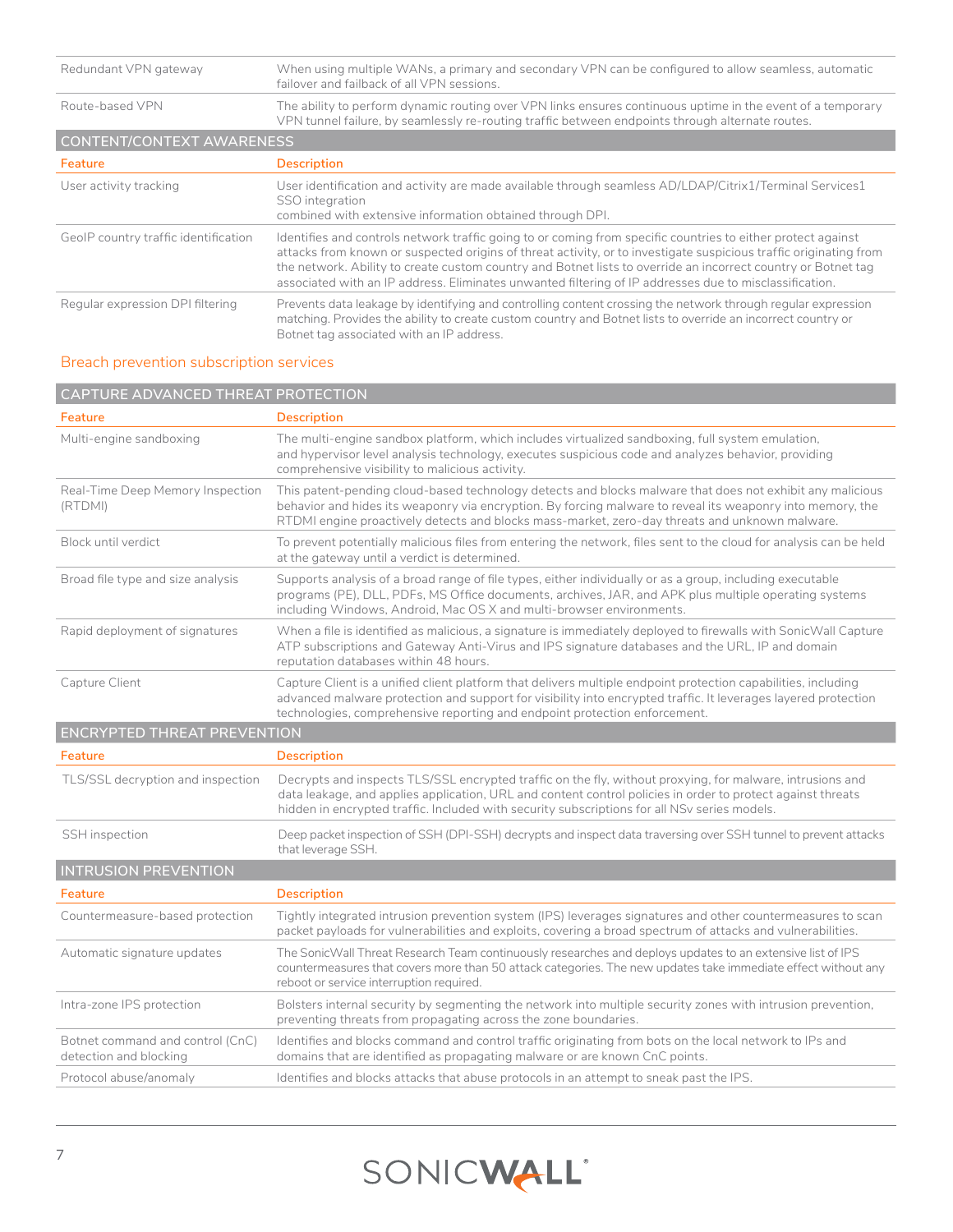| Zero-day protection                             | Protects the network against zero-day attacks with constant updates against the latest exploit methods and<br>techniques that cover thousands of individual exploits.                                                                                         |
|-------------------------------------------------|---------------------------------------------------------------------------------------------------------------------------------------------------------------------------------------------------------------------------------------------------------------|
| Anti-evasion technology                         | Extensive stream normalization, decoding and other techniques ensure that threats do not enter the network<br>undetected by utilizing evasion techniques in Layers 2-7.                                                                                       |
| THREAT PREVENTION                               |                                                                                                                                                                                                                                                               |
| Feature                                         | <b>Description</b>                                                                                                                                                                                                                                            |
| Gateway anti-malware                            | The RFDPI engine scans all inbound, outbound and intra-zone traffic for viruses, Trojans, key loggers and<br>other malware in files of unlimited length and size across all ports and TCP streams.                                                            |
| Capture Cloud malware protection                | A continuously updated database of tens of millions of threat signatures resides in the SonicWall cloud servers<br>and is referenced to augment the capabilities of the onboard signature database, providing RFDPI with<br>extensive coverage of threats.    |
| Around-the-clock security updates               | New threat updates are automatically pushed to firewalls in the field with active security services, and take<br>effect immediately without reboots or interruptions.                                                                                         |
| Bi-directional raw TCP inspection               | The RFDPI engine is capable of scanning raw TCP streams on any port bi-directionally preventing attacks<br>that they to sneak by outdated security systems that focus on securing a few well-known ports.                                                     |
| Extensive protocol support                      | Identifies common protocols such as HTTP/S, FTP, SMTP, SMBv1/v2 and others, which do not send data in raw<br>TCP, and decodes payloads for malware inspection, even if they do not run on standard, well-known ports.                                         |
| APPLICATION INTELLIGENCE AND CONTROL            |                                                                                                                                                                                                                                                               |
| Feature                                         | <b>Description</b>                                                                                                                                                                                                                                            |
| Application control                             | Control applications, or individual application features, that are identified by the RFDPI engine against a<br>continuously expanding database of over thousands of application signatures, to increase network security<br>and enhance network productivity. |
| Custom application identification               | Control custom applications by creating signatures based on specific parameters or patterns unique to an<br>application in its network communications, in order to gain further control over the network.                                                     |
| Application bandwidth management                | Granularly allocate and regulate available bandwidth for critical applications or application categories while<br>inhibiting nonessential application traffic.                                                                                                |
| Granular control                                | Control applications, or specific components of an application, based on schedules, user groups, exclusion lists<br>and a range of actions with full SSO user identification through LDAP/AD/Terminal Services/Citrix integration.                            |
| <b>CONTENT FILTERING</b>                        |                                                                                                                                                                                                                                                               |
| Feature                                         | Description                                                                                                                                                                                                                                                   |
| Inside/outside content filtering                | Enforce acceptable use policies and block access to HTTP/HTTPS websites containing information or<br>images that are objectionable or unproductive with Content Filtering Service and Content Filtering Client.                                               |
| <b>Enforced Content Filtering Client</b>        | Extend policy enforcement to block internet content for Windows, Mac OS, Android and Chrome devices<br>located outside the firewall perimeter.                                                                                                                |
| Granular controls                               | Block content using the predefined categories or any combination of categories. Filtering can be scheduled<br>by time of day, such as during school or business hours, and applied to individual users or groups.                                             |
| Web caching                                     | URL ratings are cached locally on the SonicWall firewall so that the response time for subsequent access to<br>frequently visited sites is only a fraction of a second.                                                                                       |
| ENFORCED ANTIVIRUS AND ANTI-SPYWARE             |                                                                                                                                                                                                                                                               |
| <b>Feature</b>                                  | <b>Description</b>                                                                                                                                                                                                                                            |
| Multi-layered protection                        | Utilize the firewall capabilities as the first layer of defense at the perimeter, coupled with endpoint<br>protection to block, viruses entering network through laptops, thumb drives and other unprotected<br>systems.                                      |
| Automated enforcement option                    | Ensure every computer accessing the network has the appropriate antivirus software and/or DPI-<br>SSL certificate installed and active, eliminating the costs commonly associated with desktop antivirus<br>management.                                       |
| Automated deployment and<br>installation option | Machine-by-machine deployment and installation of antivirus and anti-spyware clients is automatic across<br>the network, minimizing administrative overhead.                                                                                                  |
| Next-generation antivirus                       | Capture Client uses a static artificial intelligence (AI) engine to determine threats before they can execute<br>and roll back to a previous uninfected state.                                                                                                |
| Spyware protection                              | Powerful spyware protection scans and blocks the installation of a comprehensive array of spyware programs<br>on desktops and laptops before they transmit confidential data, providing greater desktop security and<br>performance.                          |

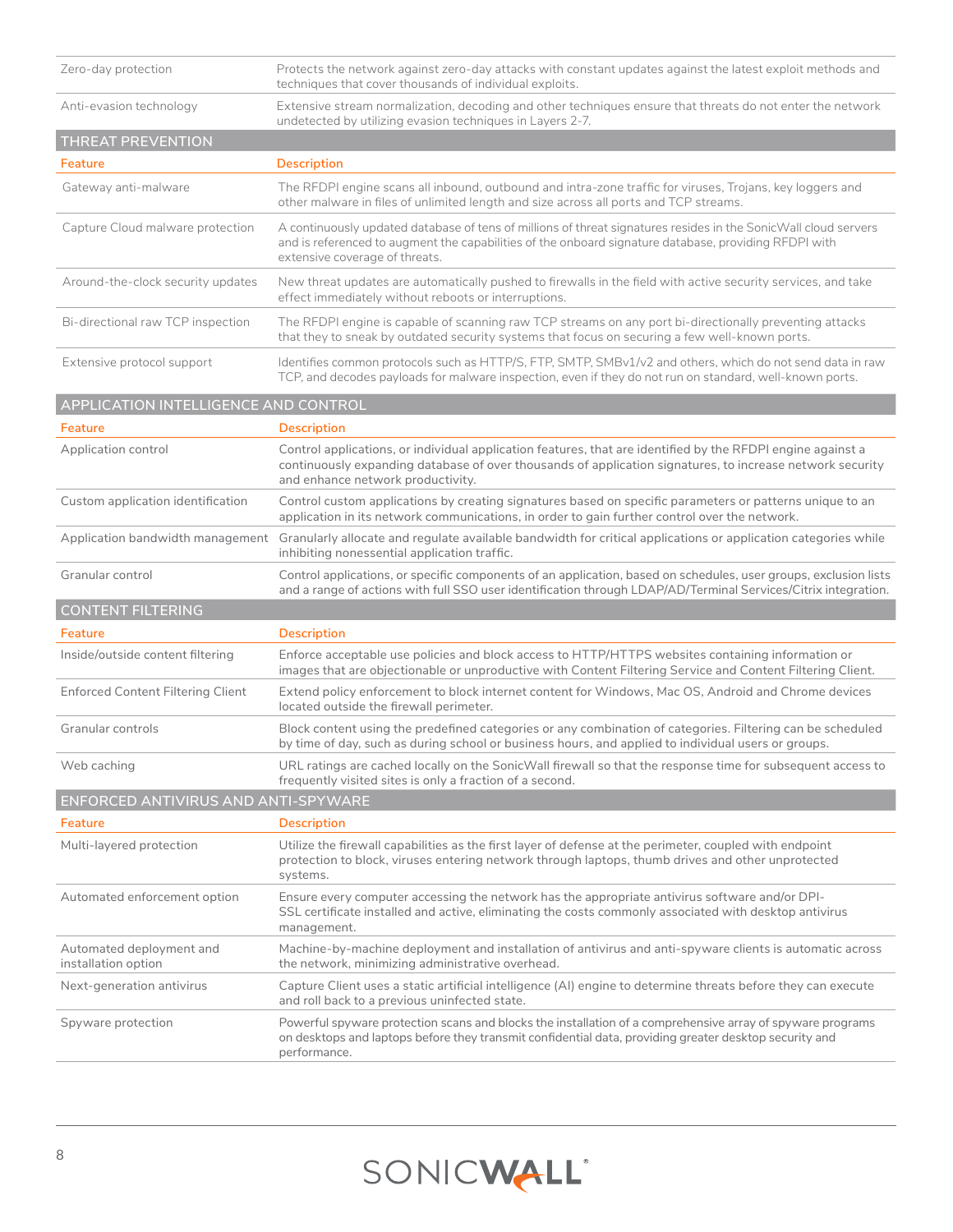## SonicOS feature summary

#### **Global control over**

- Centralized control of IPv6 visibility
- Globally disabling IPv6 traffic processing
- Disabling default VPN policies, configuration screens, and autogenerated rules

#### **Login and user security**

- User lockout based on login attempts by IP address range
- User lockout from CLI
- Force password change on the first login
- Two-factor authentication (TOTP) support
- Guest user policy zero-touch portal support
- Guest service IPv6 support
- TACACS+ accounting support
- Quota control for all users
- Dynamic botnet HTTP authentication

#### **Networking and system**

- SD-WAN support
- DNS security / DNS sinkhole support
- FQDN over TCP DNS
- FQDN address objects for NAT
- DHCPv6 relay
- IPv6 addressing mode for H.323 VoIP application layer gateway
- Multiple control plane (CP) core support
- HTTP/HTTPS redirection with data plane offload
- IP helper offload to data plane
- Firmware backup on local storage
- High availability encryption
- High availability firmware upload support
- Policy based routing optimization of static and dynamic routes
- Performance/throughput improvements
- Watchdog feature to monitor firewall health
- Enhanced scalability for advanced routing over VPN numbered tunnel interfaces
- Update H.323 libraries based on OSS Noklava v10.5.0 ASN.1 compiler
- Task thread priority updates
- SSLVPN and bookmark on Data Plane

#### **Security services**

- Capture ATP block until verdict granular control
- Capture ATP friendly filename display for non-HTTP protocols
- CFS blocking of individual YouTube videos
- Support HTTPS content filtering and DPI-SSL together
- Next gen anti-virus (SentinelOne) and DPI-SSL enforcement
- Wan DDOS protection performance enhancement

#### **Policies / objects**

- Access rule enhancements
- App based routing
- Dynamic address objects
- CFS policy exclusion
- Policy based HTTPS content filter objects
- URI list groups support in content filter objects
- CFS custom header insertion for HTTP requests
- UUID for rules and objects
- UUID for CFS policies
- Source MAC override for NAT policies

#### **DPI-SSL / DPI-SSH**

- DPI-SSL dynamic cloud based white list
- DPI-SSH blocking of SSH port forwarding
- DPI-SSH blocking of X11 forwarding
- SSL decryption port preservation in packet mirror / packet capture
- DPI-SSL granular control per zone
- Access rules based DPI-SSL control
- DPI-SSL client block or allow expired CA certificates
- TLS certificate status request extension
- Support for local CRL
- Enhanced DPI-SSL certificate verification
- Support for ECDSA-related ciphers
- OpenSSL LTS release support for federal certification

#### **Logging, monitoring and reporting**

- Ability to verify that DPI was performed on a specific packet
- Filename and URI logging for app control
- Logon records displayed for administrator
- Configuration auditing
- Logging of NAT mapping for TCP connections
- FTP support for log automation
- Capture Security Center (CSC) reporting & analytics support for NS*v*
- Capture ATP logging of email sender/ recipient
- Capture threat assessment client enhancements (SWARM v3)
- Function to reset the SFR (SWARM) statistical data
- Option to select output language for SonicFlow report

#### **API**

- SonicOS API phase 1
- SonicOS API authentication support
- SonicOS API phase 2
- LHM RESTful API

#### **SonicOS web management UI**

- SonicOS global search
- Usability improvements for content pages
- Per user client side UI preferences storage
- Pin friendly name to SonicOS web management screens
- Refactored SonicOS web interface layout